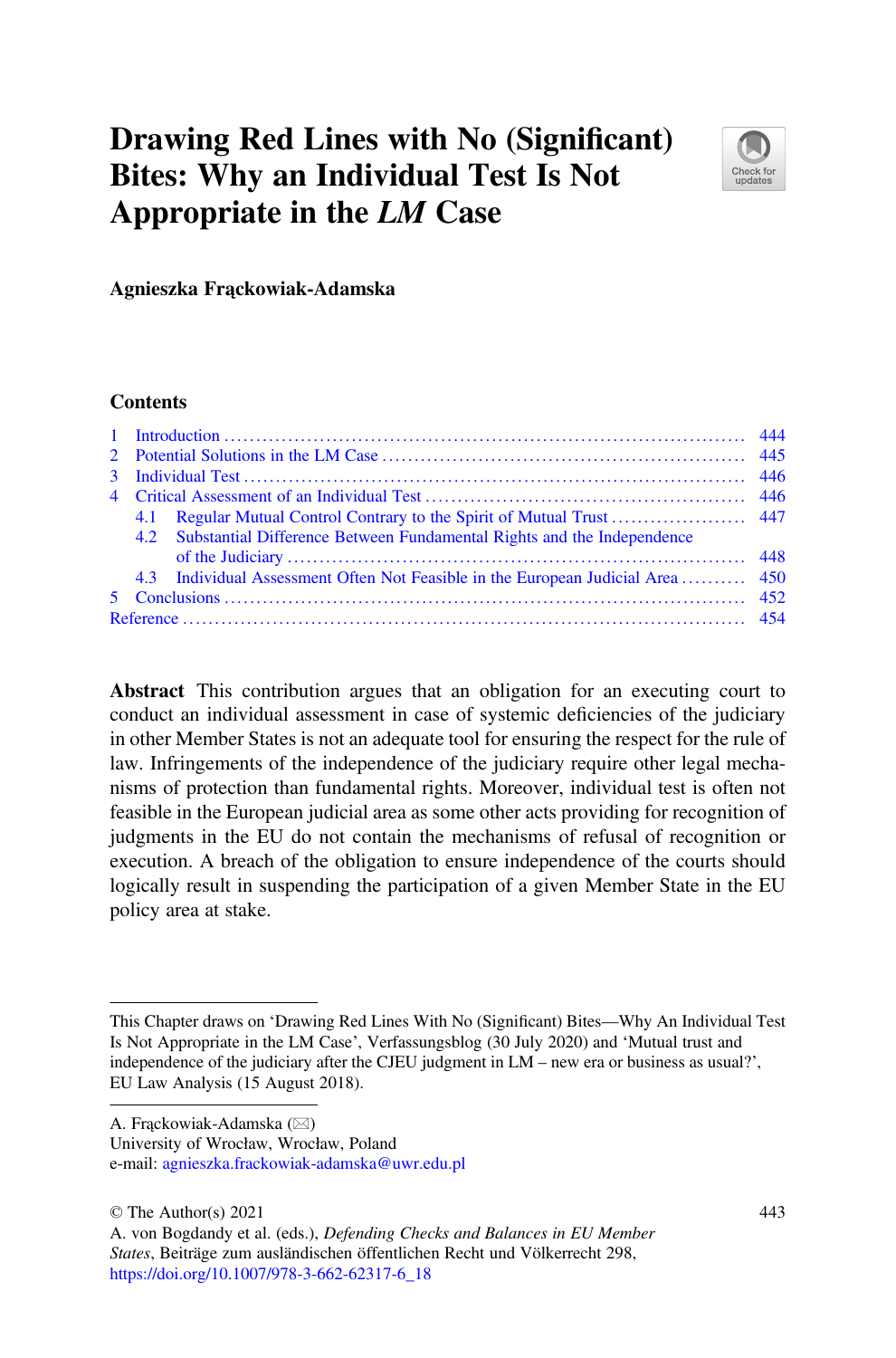## <span id="page-1-0"></span>1 Introduction

The judgment in the  $LM^1$  $LM^1$  case was much expected as the first opportunity for the Court of Justice of the EU to assess the consequences of the systemic changes restricting judicial independence in Poland. The sequence of laws adopted in  $2015-2018<sup>2</sup>$  $2015-2018<sup>2</sup>$  in this State has been assessed commonly by various external and internal institutions as '[enabling] the legislative and executive powers to interfere in a severe and extensive manner in the administration of justice and thereby [posing] a grave threat to the judicial independence as a key element of the rule of law'.<sup>[3](#page-1-3)</sup> These reforms are problematic for the EU as the national courts shall ensure an 'effective legal protection in the fields covered by Union law'.<sup>[4](#page-1-4)</sup> But they also pose a problem for other Member States because of mechanisms of judicial cooperation established by the EU in last 19 years as a part of area of freedom, security and justice.

The open questions are whether these reforms should have consequences for the position of Poland in the EU and if yes, who should draw them and how. To protect the rule of law in Europe, the European Commission submitted for the first time in its history a reasoned proposal activating the Article 7 TEU mechanism.<sup>[5](#page-1-5)</sup> The pro-ceedings against Poland based on Article 258 TFEU are also ongoing.<sup>[6](#page-1-6)</sup> The LM case hinges on the horizontal aspect of the changes—verifying the state of the rule of law

<span id="page-1-1"></span><sup>&</sup>lt;sup>1</sup>CJEU, Case C-216/18 PPU, Minister for Justice and Equality (LM), ECLI:EU:C:2018:586.

<span id="page-1-2"></span><sup>&</sup>lt;sup>2</sup>Described in Report of the Stefan Batory Foundation Legal Expert Group on the impact of the judiciary reform in Poland in 2015–2018.

<span id="page-1-3"></span><sup>&</sup>lt;sup>3</sup>CDL-AD(2017)031-e Poland—Opinion of the European Commission For Democracy Through Law on the Draft Act amending the Act on the National Council of the Judiciary; on the Draft Act amending the Act on the Supreme Court, proposed by the President of Poland, and on the Act on the Organisation of Ordinary Courts, adopted by the Commission at its 113th Plenary Session (Venice, 8–9 December 2017). Similar opinions were expressed i.a. by the European Commission, the Executive Board of the European Network of Councils for the Judiciary (ENCJ), [www.encj.eu/](http://www.encj.eu/articles/96) [articles/96,](http://www.encj.eu/articles/96) Polish Supreme Court, Polish faculties of law, independent nongovernmental organisations.

<span id="page-1-4"></span><sup>&</sup>lt;sup>4</sup> Article 19 (1) TEU. See also CJEU, Opinion 1/09, ECLI:EU:C:2011:123, para. 68: 'it is for the national courts and tribunals and for the Court of Justice to ensure the full application of European Union law in all Member States and to ensure judicial protection of an individual's rights under that law' and para. 69: 'The national court, in collaboration with the Court of Justice, fulfils a duty entrusted to them both of ensuring that in the interpretation and application of the Treaties the law is observed'.

<span id="page-1-5"></span><sup>5</sup> European Commission, Reasoned proposal of 20 December 2018 in accordance with Article 7 (1) of the Treaty on European Union regarding the rule of law in Poland, COM(2017) 835 final.

<span id="page-1-6"></span> $6$ At the time of deciding the LM case, the case C-192/18 on the law on the ordinary courts organisation was already pending before the CJEU (action brought on 15 March 2018). And infringement procedure regarding the Polish law on the Supreme Court was launched by the Commission only on 2 July 2018. At the time of deciding the LM case it was thus at the pre-trial stage and it was not evident at all that the Commission will decide to bring an action to the court. Finally, the action was brought on 2 October 2018 and registered as Case C-619/18 Commission v. Poland.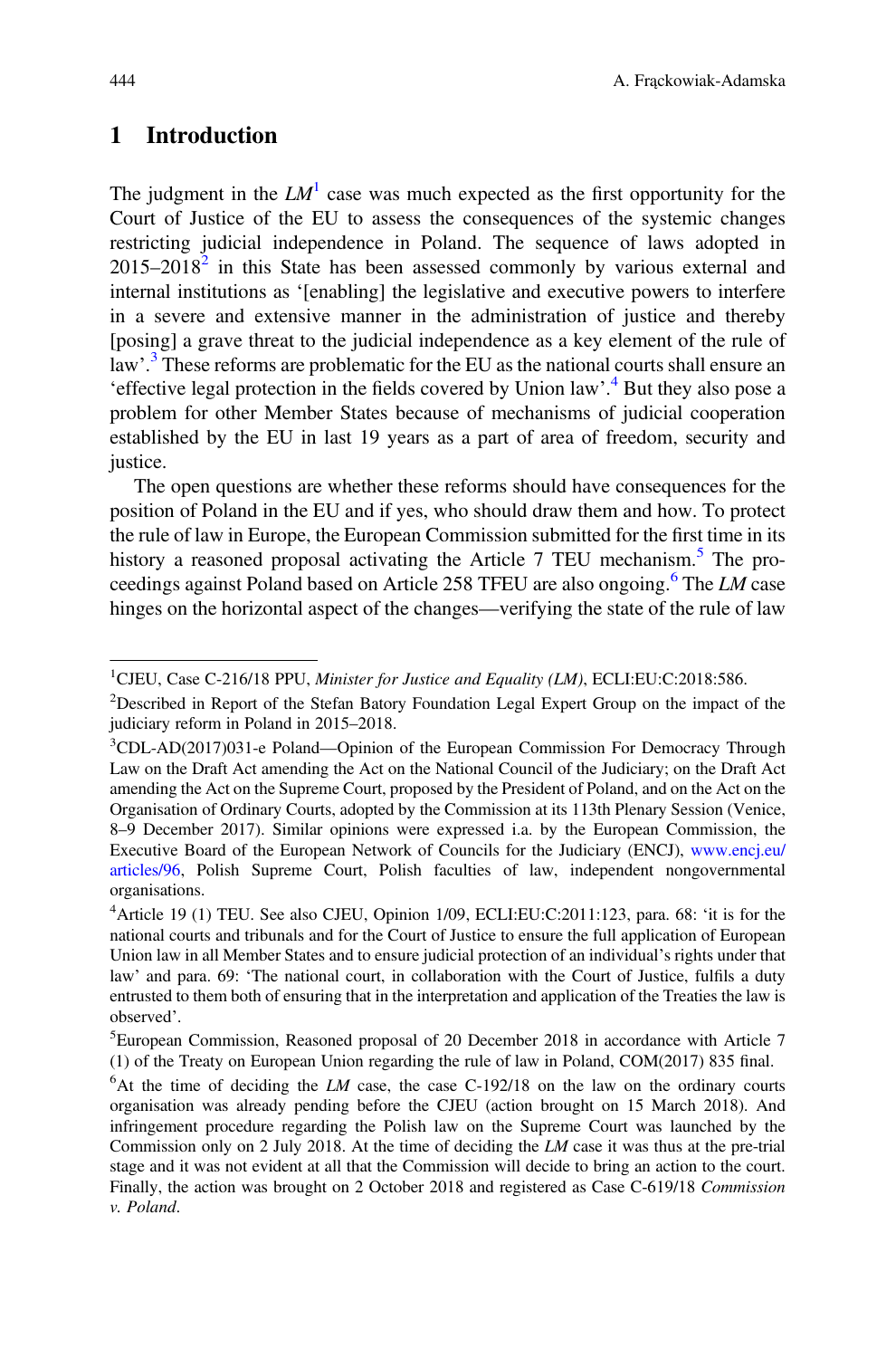by courts of the other Member States. In the case, in which the European Arrest Warrant (EAW) was issued by a Polish judicial authority against a person prosecuted for a drug-related crime, the defendant argued before an Irish court that due to the reforms of the Polish judiciary there is a risk of denial of justice if he is transferred to Poland.

Has the Court of Justice (hereinafter CJEU), in deciding the LM case, drawn red lines for Member States in the context of the rule of law? It could be admitted that it set 'a limit beyond which someone's [Member State's] behavior is no longer acceptable<sup> $\frac{7}{7}$  $\frac{7}{7}$  $\frac{7}{7}$ </sup> but it could also be argued that it did not establish adequate consequences of crossing it. The Luxemburg court focused on the protection of individuals, leaving the issue of systemic consequences to the Council acting on the basis of Article 7 TEU. This contribution argues that an individual test required by the LM judgment is not an adequate tool for ensuring the respect for the rule of law.

#### <span id="page-2-0"></span>2 Potential Solutions in the LM Case

The Irish question was based on the CJEU's case law relating to the protection of fundamental rights in the context of mutual recognition of judgments in criminal matters (Aranyosi<sup>[8](#page-2-2)</sup>). According to the latter case, if a court taking the decision on extradition on the basis of an EAW possesses evidence of systemic or generalised deficiencies in the protection of fundamental right in the issuing Member State, it should postpone the execution and assess whether the individual concerned will be exposed to a real risk of inhuman or degrading treatment because of the conditions during detention. The CJEU in the  $LM$  case had three main options: (1) to refrain from assessing the impact of the restriction of judicial independence on the EAW mechanism (following Poland's argument that it is possible only by the Council on the basis of Article 7 TEU), (2) to follow the Aranyosi pattern or (3) to introduce a new mechanism if the independence of the courts is doubtful in the Member State issuing the judicial decision (building on its recent decision in the case Associação Sindical dos Juízes Portugueses,<sup>[9](#page-2-3)</sup> in which it stated that Member States are obliged to ensure independence of the courts).

The LM judgment treated an issue of judicial independence as a part of a right to a fair trial protected by Article 47 of the Charter. It allowed the CJEU to follow the Aranyosi path and base its answer on a similar pattern: if the court executing an EAW from another Member State possesses the information that there is a real risk of a breach of the fundamental right to fair trial due to systemic or generalised

<span id="page-2-1"></span><sup>&</sup>lt;sup>7</sup>See Cambridge Dictionary, see [dictionary.cambridge.org/pl/dictionary/english/red-line](http://dictionary.cambridge.org/pl/dictionary/english/red-line).

<span id="page-2-2"></span><sup>&</sup>lt;sup>8</sup>CJEU, Joined Cases C-404/15 and C-659/15 PPU, Aranyosi and Căldăraru, ECLI:EU: C:2016:198.

<span id="page-2-3"></span><sup>&</sup>lt;sup>9</sup>CJEU, Case C-64/16, Associação Sindical dos Juízes Portugueses, ECLI:EU:C:2018:117, para. 37.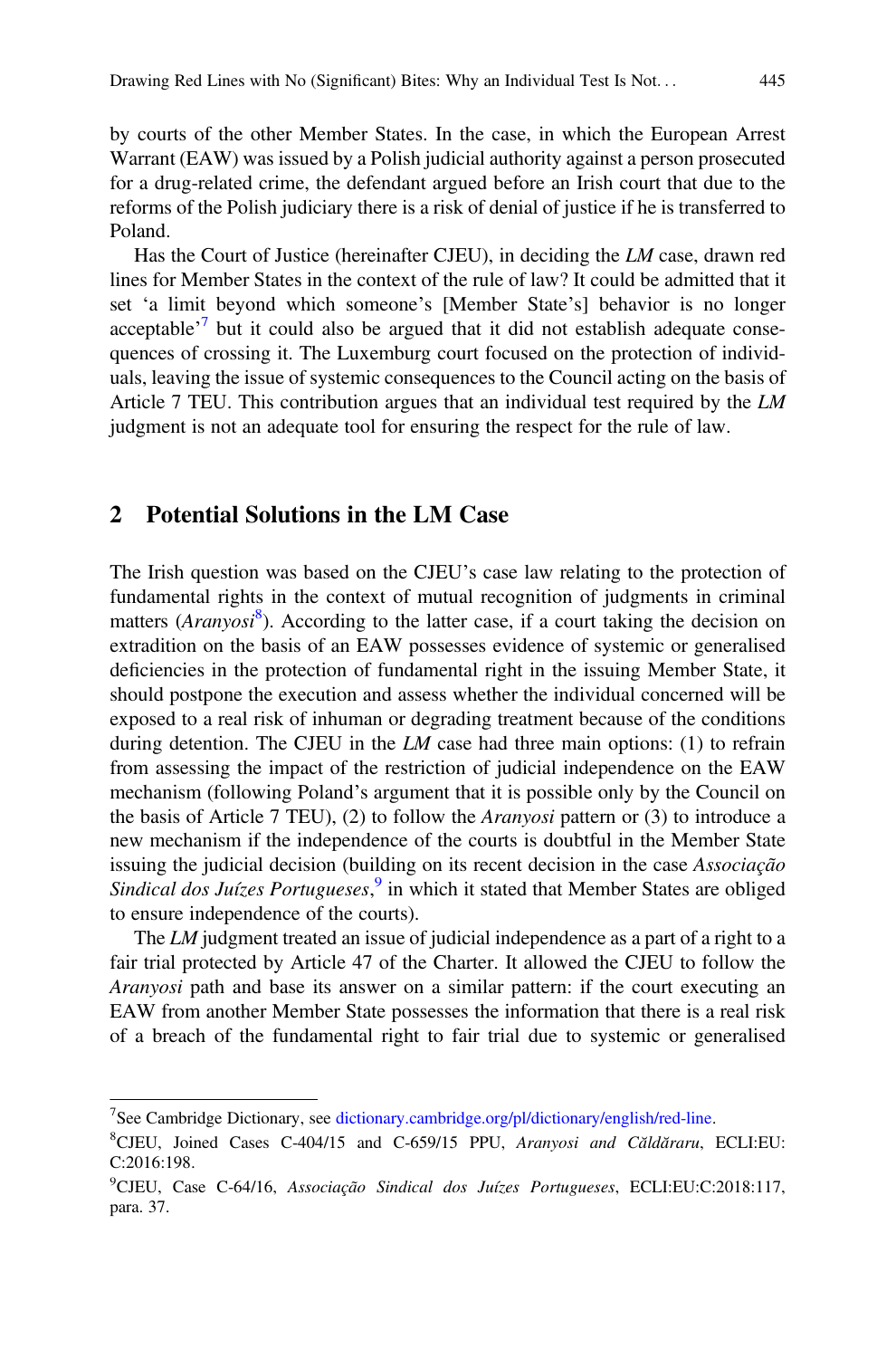deficiencies concerning the independence of the issuing Member State's judiciary, it shall assess whether the person incurs such a risk if he is surrendered to that State (individual or specific assessment).<sup>[10](#page-3-2)</sup> The CJEU indicated that the suspending of the mechanism of recognition is possible only if the decision is taken on the basis of Article 7(2) TEU.<sup>[11](#page-3-3)</sup> Until this moment even if a Member State is the subject of a reasoned proposal as referred to in Article 7(1) TEU, the 'executing judicial authority must refrain from giving effect to the European arrest warrant' only if there are substantial grounds for believing that that person will run a real risk of breach of the fundamental right to a fair trial.<sup>[12](#page-3-4)</sup>

#### <span id="page-3-0"></span>3 Individual Test

An executing judicial authority conducting an individual test should verify firstly 'to what extent the systemic or generalised deficiencies are liable to have an impact at the level of that State's courts with jurisdiction over the proceedings to which the requested person will be subject'. Then it should verify whether there is a real risk of breach of his fundamental right to an independent tribunal having regard to his personal situation, the nature of the offence for which he is being prosecuted and the factual context that forms the basis of the European arrest warrant. The sources of knowledge are: (1) specific concerns expressed by the individual concerned and any information provided by him, (2) any supplementary information obtained from the issuing judicial authority in the answer to the (mandatory) request made by the executing authority, (3) (optional) assistance from the central authority or one of the central authorities of the issuing Member State.[13](#page-3-5) If the information obtained in such a way by the executing judicial authority 'does not lead the latter to discount the existence of a real risk [for the individual concerned] (...) the executing judicial authority must refrain from giving effect to the European arrest warrant'.<sup>[14](#page-3-6)</sup>

### <span id="page-3-1"></span>4 Critical Assessment of an Individual Test

It can be argued that an obligation for an executing court to conduct an individual assessment in case of systemic deficiencies of the judiciary in other Member States reverses the logic of the mutual trust developed by the CJEU (Sect. [4.1](#page-4-0)). Furthermore it is not the proper test to protect the rule of law due to two reasons. Firstly

<span id="page-3-2"></span> $10$ CJEU, *LM*, supra note 1, para. 79.

<span id="page-3-3"></span> $11$ Id., paras. 71–73.

<span id="page-3-4"></span> $12$ Id., paras. 78 and 59.

<span id="page-3-5"></span><sup>13</sup>Id., paras. 75–78.

<span id="page-3-6"></span><sup>14</sup>Id., para. 78.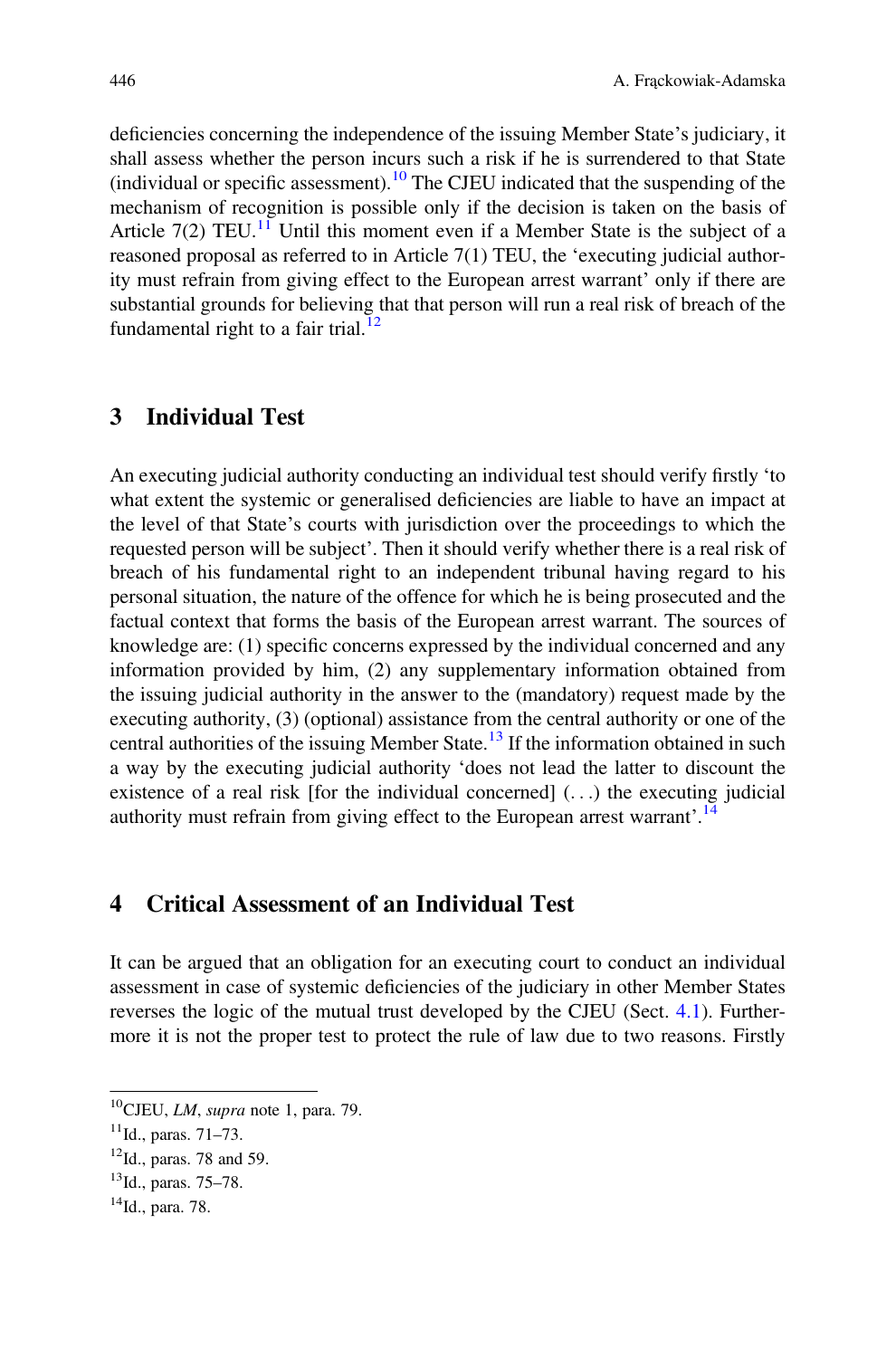(Sect. [4.2](#page-5-0)), there is a substantial difference between fundamental rights and the independence of the judiciary. Infringements of the latter require other legal mechanisms of protection deterring a Member State from restricting judicial independence. Secondly (Sect. [4.3](#page-7-0)), the individual test is often not feasible in the European judicial area as some other acts providing for recognition of judgments in the EU do not contain the mechanisms of refusal of recognition or execution. A broader perspective should be taken as Polish institutional changes affecting judicial independence may influence all twenty-six EU acts providing for mutual recognition of judgments.

# <span id="page-4-0"></span>4.1 Regular Mutual Control Contrary to the Spirit of Mutual Trust

According to the CJEU the principle of mutual trust has a fundamental importance and 'requires (...) each of those States, save in exceptional circumstances, to consider all the other Member States to be complying with EU law and particularly with the fundamental rights recognised by EU law'.<sup>[15](#page-4-1)</sup> But according to para. 69 of the LM judgment, when the issuing Member State has been the subject of a (well) reasoned proposal adopted by the Commission pursuant to Article  $7(1)$  TEU,<sup>[16](#page-4-2)</sup> the executing court is obliged to pursue a regular control. The fact of starting the Article 7 TEU procedure thus rebuts the presumption of mutual trust as the individual assessment is required in every case in which the person subject to EAW pleads it.<sup>[17](#page-4-3)</sup>

Perhaps the CJEU treated this obligation as a tool of pressure on the Member State restricting the independence of the judiciary contrary to the recommendations of the Commission—applied until the decision on the basis of Article 7(2) TEU is taken. But a regular control of judicial decisions from other Member States reverses the logic of mutual trust and can impair it in the long term (as taking a decision on the basis of Article 7(2) TEU which requires unanimity is not very probable). From the perspective of mutual trust a better solution would be if a decision of a Member State to restrict the independence of the courts (assessed as systemic deficiencies) implied a temporary suspension of its participation in all legal acts based on mutual trust in the administration of justice.

<span id="page-4-1"></span><sup>&</sup>lt;sup>15</sup>CJEU, Opinion 2/13 Accession of the EU to the European Convention for the Protection of Human Rights and Fundamental Freedoms, ECLI:EU:C:2014:2454, para. 191.

<span id="page-4-2"></span><sup>&</sup>lt;sup>16</sup>Based on actions impairing the independence of national courts.

<span id="page-4-3"></span><sup>&</sup>lt;sup>17</sup>CJEU, *LM*, *supra* note 1, paras. 60 and 68–69.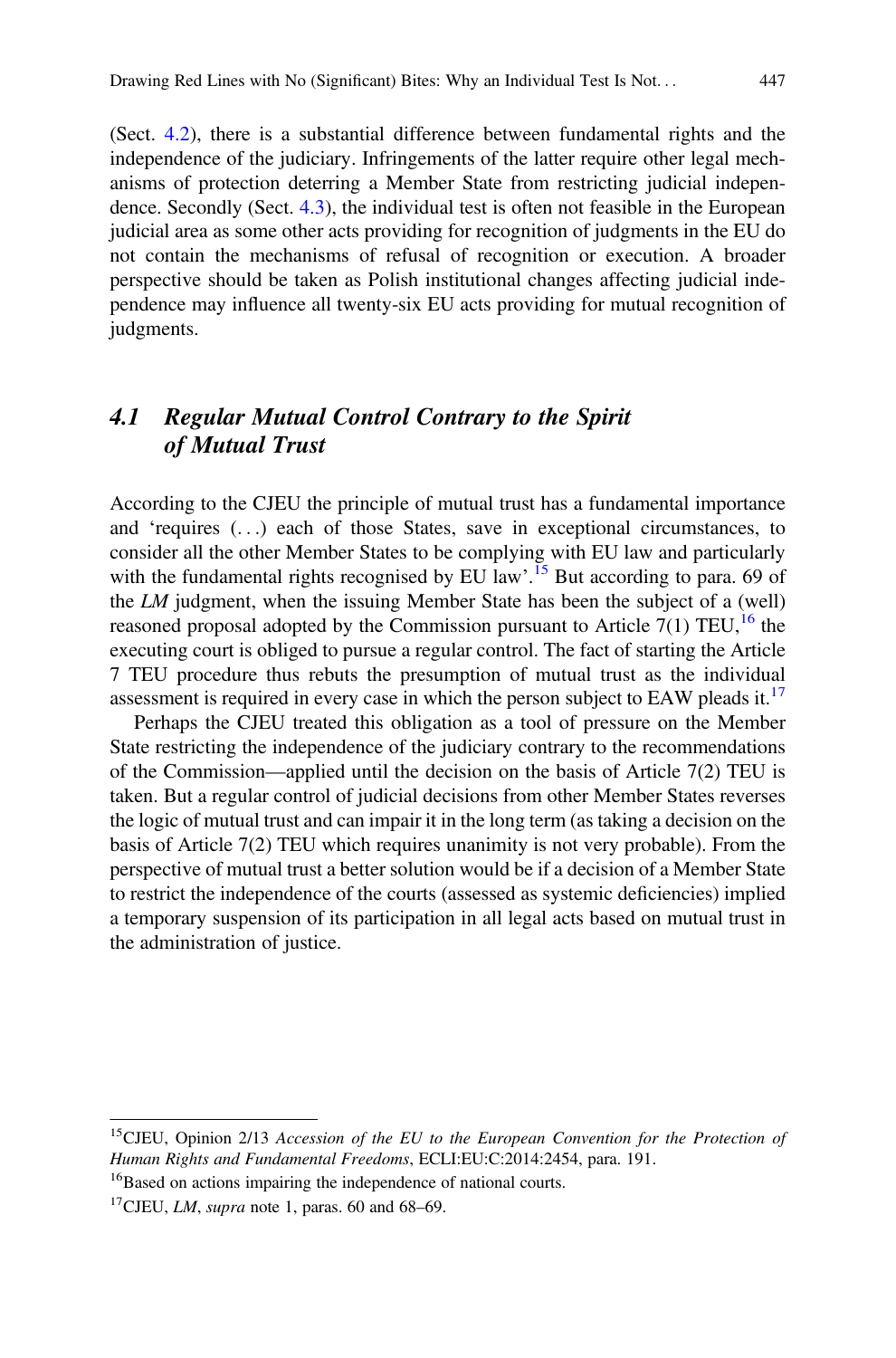# <span id="page-5-0"></span>4.2 Substantial Difference Between Fundamental Rights and the Independence of the Judiciary

The answer in the LM judgment was based on the interpretation of Article 1 (3) of the EAW framework decision which states that this act shall not modify 'the obligation to respect fundamental rights and fundamental legal principles as enshrined in Article 6 [TEU]'.<sup>[18](#page-5-1)</sup> But there is a substantial difference between fundamental rights and the independence of the judiciary. Both values are certainly interconnected: the independence of the judiciary is in particular a part of the right to effective judicial protection. But it is not limited to this aspect. Fundamental rights are entitlements of individuals and it is therefore possible to verify whether they are ensured in individual situations. The independence of the judiciary is important in an individual case, but it also remains a key element of the State's system, indispensable to ensuring the right balance between public and private interests. In the EU, it also guarantees securing effective legal protection in the fields covered by Union law. It is important especially if the executive power in a Member State openly declares the protection of its own nationals and ignores the European citizenship context. For example, in the case of a child abduction to another State the principle is that the authority shall order the return of the child forthwith save for exceptional cases.<sup>[19](#page-5-2)</sup> But the Polish government treats children who have a Polish parent as Polish children (ignoring the parent of other nationality) and does not hide the wish that they stay in Poland. A law on the central authority in family matters<sup>[20](#page-5-3)</sup> was recently adopted to enable the Ministry of Justice to supervise judicial proceedings in child abduction cases. $^{21}$  $^{21}$  $^{21}$  It provides, amongst others, for the right of the Ministry to inquire courts about pending cases and for the obligation of the courts to answer immedi-ately.<sup>[22](#page-5-5)</sup> The purpose of such supervision is clear from the title of a Ministry leaflet— 'Stop transferring Polish children abroad'. [23](#page-5-6) The influence of the executive on the judiciary can diminish the protection of rights stemming from EU law including the right to equal treatment.

<span id="page-5-1"></span><sup>&</sup>lt;sup>18</sup>It is interesting to note that the CJEU did see in this provision also the reference to Article 2 TEU (CJEU, LM, supra note 1, para. 45) while Article 1(3) mentions only Article 6 TEU.

<span id="page-5-2"></span><sup>&</sup>lt;sup>19</sup> Art. 12(2), 13 and 20 Convention of 25 October 1980 on the Civil Aspects of International Child Abduction, complemented by Council Regulation (EC) 2201/2003 concerning jurisdiction and the recognition and enforcement of judgments in matrimonial matters and the matters of parental responsibility, repealing Regulation (EC) No 1347/2000, (2003) OJ L338/1.

<span id="page-5-3"></span><sup>20</sup>Ustawa z dnia 26 stycznia 2018 r. o wykonywaniu niektórych czynności organu centralnego w sprawach rodzinnych z zakresu obrotu prawnego na podstawie prawa Unii Europejskiej i umów międzynarodowych, Dz.U. 2018 poz. 416 (law on the central authority in family matters).

<span id="page-5-4"></span> $21$ Information from the Polish Ministry of Justice website explains that 'Under current law Ministry of Justice has not had possibilities of efficient supervision on such cases. (...) It is time to finish with it. State must protect Polish children', see [www.ms.gov.pl/pl/informacje/news,8926,](http://www.ms.gov.pl/pl/informacje/news,8926,chronimy-prawa-dzieci-w-postepowaniach.html) [chronimy-prawa-dzieci-w-postepowaniach.html](http://www.ms.gov.pl/pl/informacje/news,8926,chronimy-prawa-dzieci-w-postepowaniach.html).

<span id="page-5-5"></span> $^{22}$ Law of 26 January 2018 on the central authority in family matters, *supra* note 20, Art. 15.

<span id="page-5-6"></span><sup>&</sup>lt;sup>23</sup>See [www.ms.gov.pl/Data/Files/\\_public/aktual/2018/2\\_years\\_eng\\_ms.pdf.](http://www.ms.gov.pl/Data/Files/_public/aktual/2018/2_years_eng_ms.pdf)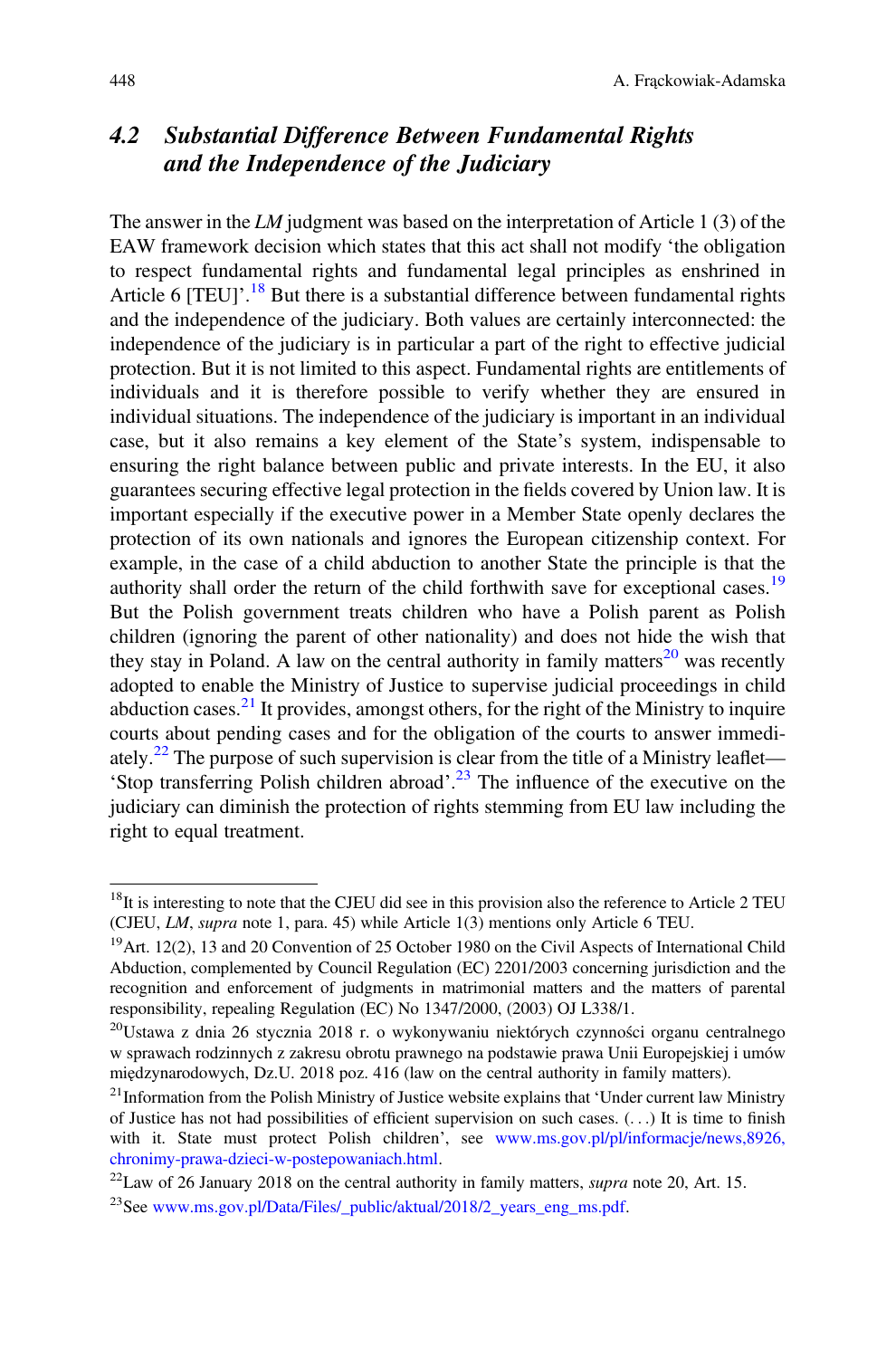In LM the CJEU could have stated that the European area of justice is based on a high level of mutual trust in the administration of justice, but at the same time on the responsibility of Member States to ensure independence of the courts. Such an obligation was recently confirmed by the CJEU in the case Associação Sindical  $\log J$ uízes Portugueses (ASJP).<sup>[24](#page-6-0)</sup> In this case the judicial independence was derived mainly from Articles 2, 4(3) and 19 TEU, while Article 47 of the Charter was treated only as a subsidiary source. The LM judgment takes Article 2 TEU as a starting point,<sup>[25](#page-6-1)</sup> repeats the statements of the  $ASJP$  judgment<sup>26</sup> and confirms the importance of judicial independence in the context of the EAW.<sup>[27](#page-6-3)</sup> But these general statements do not find expression in the conclusions of the LM case. In the answer given to the Irish court, judicial independence is reduced to the right of an individual to an independent court as a part of a right to a fair trial.<sup>[28](#page-6-4)</sup> It is a step back in comparison to the ASJP judgment.

Fortunately, a broader perspective on the independence of the judiciary is taken by the CJEU in a subsequent case relating to the rule of law deficiencies in Poland. A judgment in the *Commission v. Poland*<sup>[29](#page-6-5)</sup> case confirms the importance of Article 19 (1) TEU as a main source of obligation of maintaining independent courts by Member States. The most important consequence is a broader scope of application. While fundamental rights (including Article 47 of the Charter) are applied only when Member States are implementing Union law,  $30$  Article 19(1) TEU 'refers to 'the fields covered by Union law', irrespective of whether the Member States are implementing Union law within the meaning of Article  $51(1)$  of the Charter'.<sup>[31](#page-6-7)</sup> The CJEU explained explicitly that the national body falls within the fields covered by EU law if it may be called upon to rule, as a court or tribunal, on questions concerning the application or interpretation of EU law.<sup>[32](#page-6-8)</sup> As almost any court in Member States can nowadays rule on questions of EU law, each Member State is obliged to ensure that its judiciary as a whole must meet the requirements of effective judicial protection. The CJEU underlined the interdependence between the requirement of independence of the courts stemming from Article 19(1) TEU and the right to effective judicial protection<sup>[33](#page-6-9)</sup> but the *Commission v. Poland* judgment shows clearly that the former is something more than the fundamental right of an individual.

<span id="page-6-0"></span><sup>&</sup>lt;sup>24</sup>CJEU, Associação Sindical dos Juízes Portugueses, supra note 9, para. 37.

<span id="page-6-1"></span> $^{25}$ CJEU, *LM*, *supra* note 1, para. 35.

<span id="page-6-2"></span> $^{26}$ Id., paras. 51–54.

<span id="page-6-3"></span> $^{27}$ Id., paras. 55–58.

<span id="page-6-4"></span><sup>28</sup>Id., paras. 59–60.

<span id="page-6-5"></span><sup>29</sup>CJEU, Case C-619/18, Commission v. Poland, ECLI:EU:C:2019:531.

<span id="page-6-6"></span><sup>30</sup>Article 51 of the Charter.

<span id="page-6-7"></span><sup>31</sup>CJEU, Commission v. Poland, supra note 29, para. 50.

<span id="page-6-8"></span> $32$ Id., paras. 51 and 56.

<span id="page-6-9"></span><sup>33</sup>Id., para. 58.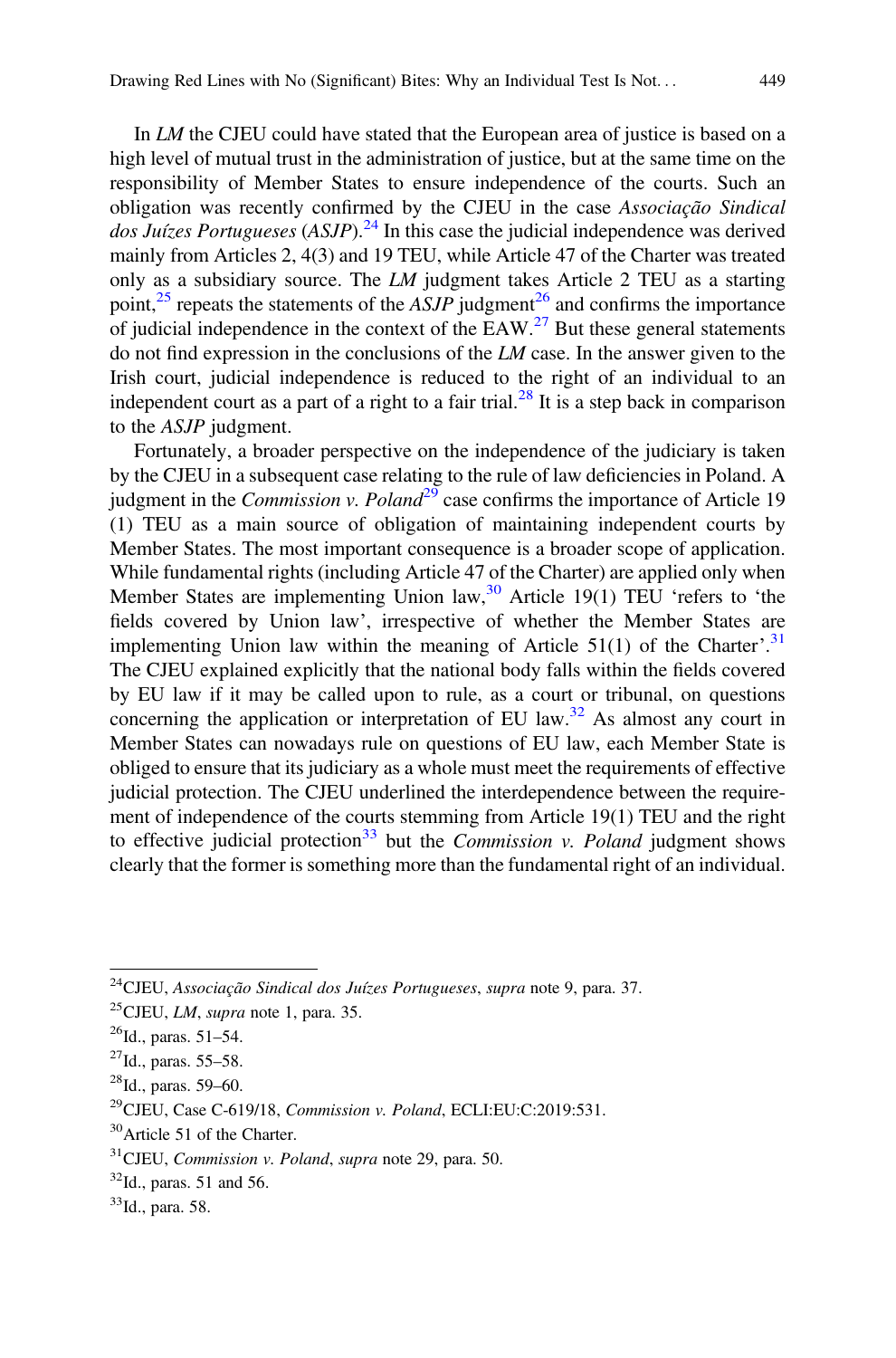# <span id="page-7-0"></span>4.3 Individual Assessment Often Not Feasible in the European Judicial Area

The Irish question relates only to the EAW, but a broader perspective shall be taken as the restriction of independence of the judiciary has a potential impact on at least 25 acts providing for mutual recognition of judgments. Mutual trust in the administration of justice is the guiding principle of nine framework decisions, two directives related to mutual recognition in criminal matters, and 14 regulations governing mutual recognition in civil matters. In criminal matters there are in chronological order: Directives on European Investigation Order<sup>[34](#page-7-1)</sup> and European protection order<sup>[35](#page-7-2)</sup> and framework decisions on: mutual recognition of decisions on supervision measures,  $36$  decisions rendered in the absence of the person concerned at the trial,  $37$ recognition of judgments imposing custodial sentences,  $38$  supervision of probation measures and alternative sanctions,[39](#page-7-6) taking account of convictions in the course of new criminal proceedings, $40$  confiscation orders, $41$  mutual recognition to financial penalties,  $42$  orders freezing property or evidence,  $43$  European arrest warrant.  $44$  In

<span id="page-7-1"></span><sup>&</sup>lt;sup>34</sup>Directive (EU) 2014/41 of the European Parliament and of the Council regarding the European Investigation Order in criminal matters (2014) OJ L130/1.

<span id="page-7-2"></span><sup>&</sup>lt;sup>35</sup>Directive (EU) 2011/99 of the European Parliament and of the Council on the European protection order (2011) OJ L338/2.

<span id="page-7-3"></span><sup>&</sup>lt;sup>36</sup>Council Framework Decision (JHA) 2009/829 on the application, between Member States of the European Union, of the principle of mutual recognition to decisions on supervision measures as an alternative to provisional detention (2009) OJ L294/20.

<span id="page-7-4"></span><sup>&</sup>lt;sup>37</sup>Council Framework Decision (JHA) 2009/299 amending Framework Decisions 2002/584/JHA, 2005/214/JHA, 2006/783/JHA, 2008/909/JHA and 2008/947/JHA, thereby enhancing the procedural rights of persons and fostering the application of the principle of mutual recognition to decisions rendered in the absence of the person concerned at the trial (2009) OJ L81/24.

<span id="page-7-5"></span><sup>&</sup>lt;sup>38</sup>Council Framework Decision (JHA) 2008/909 on the application of the principle of mutual recognition to judgments in criminal matters imposing custodial sentences or measures involving deprivation of liberty for the purpose of their enforcement in the European Union (2008) OJ L327/ 27.

<span id="page-7-6"></span><sup>&</sup>lt;sup>39</sup>Council Framework Decision (JHA) 2008/947 on the application of the principle of mutual recognition to judgments and probation decisions with a view to the supervision of probation measures and alternative sanctions (2008) OJ L337/102.

<span id="page-7-7"></span><sup>40</sup>Council Framework Decision (JHA) 2008/675 on taking account of convictions in the Member States of the European Union in the course of new criminal proceedings (2008) OJ L220/32.

<span id="page-7-8"></span><sup>41</sup>Council Framework Decision (JHA) 2006/783 on the application of the principle of mutual recognition to confiscation orders (2006) OJ L328/59.

<span id="page-7-9"></span><sup>42</sup>Council Framework Decision (JHA) 2005/214 on the application of the principle of mutual recognition to financial penalties (2005) OJ L76/16.

<span id="page-7-10"></span><sup>&</sup>lt;sup>43</sup>Council Framework Decision (JHA) 2003/577 on the execution in the European Union of orders freezing property or evidence (2003) OJ L196/45.

<span id="page-7-11"></span><sup>44</sup>Council Framework Decision (JHA) 2002/584 on the European arrest warrant and the surrender procedures between Member States—Statements made by certain Member States on the adoption of the Framework Decision (2002) OJ L190/1.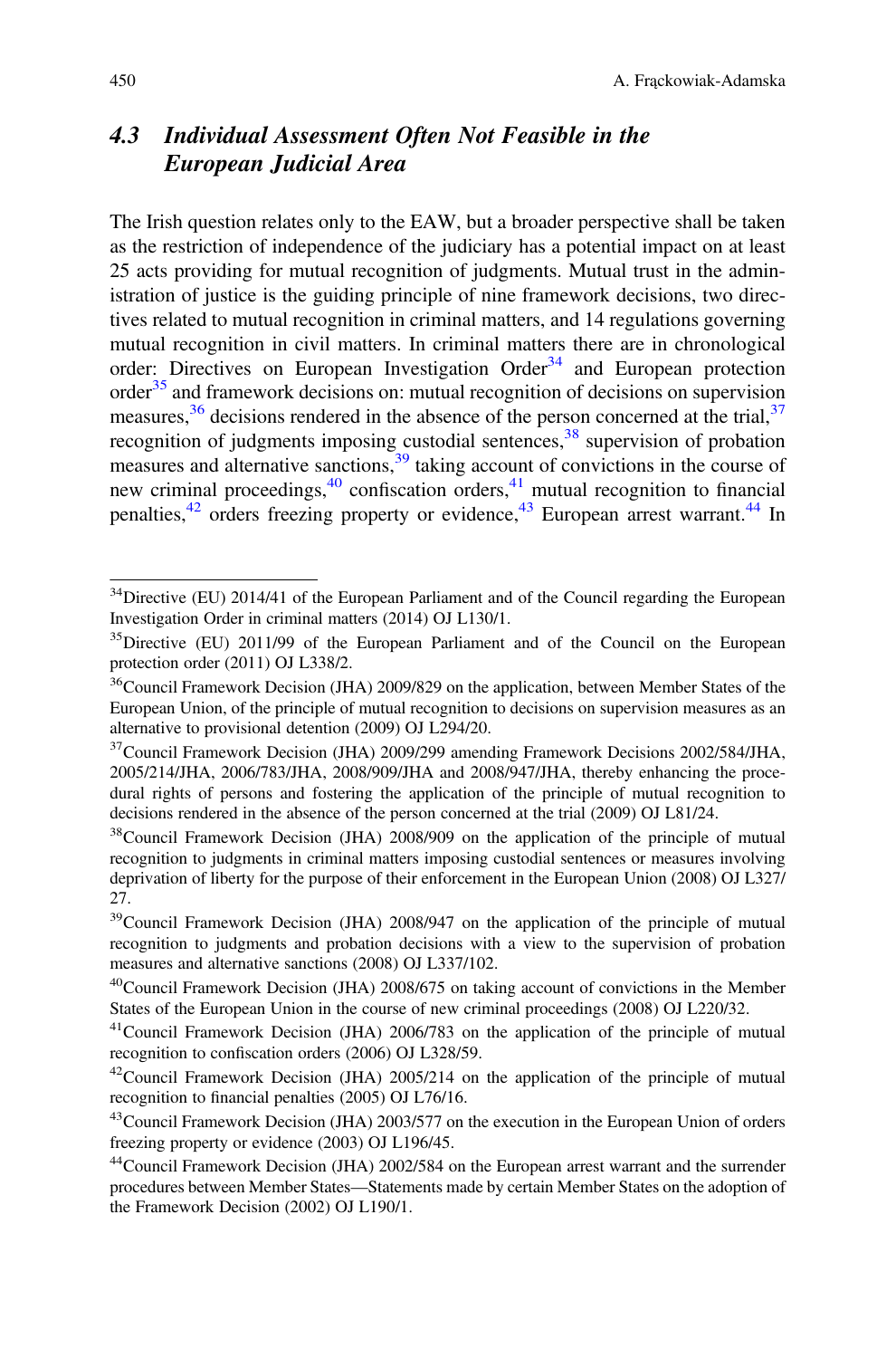civil matters there are regulations on: insolvency proceedings,  $4<sup>5</sup>$  general civil matters (the so-called Brussels  $\overline{I}^{46}$ ), parental responsibility and divorce (Brussels II bis),  $^{47}$  $^{47}$  $^{47}$ the European Enforcement Order (EEO),<sup>[48](#page-8-3)</sup> the European Order for Payment (EOP), $49 \text{ small claims}, \frac{50}{3}$  $49 \text{ small claims}, \frac{50}{3}$  $49 \text{ small claims}, \frac{50}{3}$  $49 \text{ small claims}, \frac{50}{3}$  maintenance obligations,  $51 \text{ the Brussels I}$  $51 \text{ the Brussels I}$  bis Regulation,  $52 \text{ A}$  $52 \text{ A}$ the succession,  $53$  the European protection order,  $54$  European Account Preservation Order,<sup>[55](#page-8-10)</sup> new regulation on insolvency proceedings,<sup>[56](#page-8-11)</sup> matrimonial property regimes,<sup>[57](#page-8-12)</sup> property consequences of registered partnerships.<sup>[58](#page-8-13)</sup>

All acts introducing mutual recognition of judgments relate to judgments of courts/tribunals $59$  or judicial authority. $60$  This notion was considered by the CJEU

<span id="page-8-0"></span><sup>45</sup>Council Regulation (EC) 1346/2000 on insolvency proceedings (2000) OJ L160/1.

<span id="page-8-1"></span><sup>&</sup>lt;sup>46</sup>Council Regulation (EC) 44/2001 on jurisdiction and the recognition and enforcement of judgments in civil and commercial matters (2001) OJ L12/1.

<span id="page-8-2"></span> $^{47}$ Council Regulation (EC) 2201/2003 concerning jurisdiction and the recognition and enforcement of judgments in matrimonial matters and the matters of parental responsibility, repealing Regulation (EC) No 1347/2000, (2009) OJ L347/32.

<span id="page-8-3"></span><sup>48</sup>Regulation (EC) 805/2004 of the European Parliament and of the Council creating a European Enforcement Order for uncontested claims (2004) OJ L143/15.

<span id="page-8-4"></span><sup>49</sup>Regulation (EC) 1896/2006 of the European Parliament and of the Council creating a European order for payment procedure (2006) OJ L399/1.

<span id="page-8-5"></span><sup>50</sup>Regulation (EC) 861/2007 of the European Parliament and of the Council establishing a European Small Claims Procedure (2007) OJ L199/1.

<span id="page-8-6"></span><sup>51</sup>Council Regulation (EC) 4/2009 on jurisdiction, applicable law, recognition and enforcement of decisions and cooperation in matters relating to maintenance obligations (2009) OJ L7/1.

<span id="page-8-7"></span> $52$ Regulation (EU) 1215/2012 of the European Parliament and of the Council on jurisdiction and the recognition and enforcement of judgments in civil and commercial matters (recast) (2012) OJ L351/ 1.

<span id="page-8-8"></span><sup>&</sup>lt;sup>53</sup>Regulation (EU) 650/2012 of the European Parliament and of the Council on jurisdiction, applicable law, recognition and enforcement of decisions and acceptance and enforcement of authentic instruments in matters of succession and on the creation of a European Certificate of Succession (2012) OJ L201/107.

<span id="page-8-9"></span> $54$ Regulation (EU) 606/2013 of the European Parliament and of the Council on mutual recognition of protection measures in civil matters (2013) L181/4.

<span id="page-8-10"></span><sup>&</sup>lt;sup>55</sup>Regulation (EE) 655/2014 of the European Parliament and of the Council establishing a European Account Preservation Order procedure to facilitate cross-border debt recovery in civil and commercial matters (2014) OJ L189/59.

<span id="page-8-11"></span><sup>&</sup>lt;sup>56</sup>Regulation of the European Parliament and of the Council (EU) 2015/848 on insolvency proceedings (2015) OJ L141/19.

<span id="page-8-12"></span> $57$ Council Regulation (EU) 2016/1103 implementing enhanced cooperation in the area of jurisdiction, applicable law and the recognition and enforcement of judgments in matters concerning matrimonial property regimes (2016) OJ L183/1.

<span id="page-8-13"></span><sup>&</sup>lt;sup>58</sup>Council Regulation (EU) No. 2016/1104 implementing enhanced cooperation in the area of jurisdiction, applicable law and the recognition and enforcement of judgments in matters concerning the property consequences of registered partnerships (2016) OJ L183/30.

<span id="page-8-14"></span><sup>59</sup>According to Article 2(a) Brussels I bis: "judgment' means any judgment given by a court or tribunal of a Member State, whatever the judgment may be called'.

<span id="page-8-15"></span> $^{60}$ Article 1(1) of Framework Decision 2002/584: 'The European arrest warrant is a judicial decision issued by a Member State (...)'. Article 6 of the same act: '1. The issuing judicial authority shall be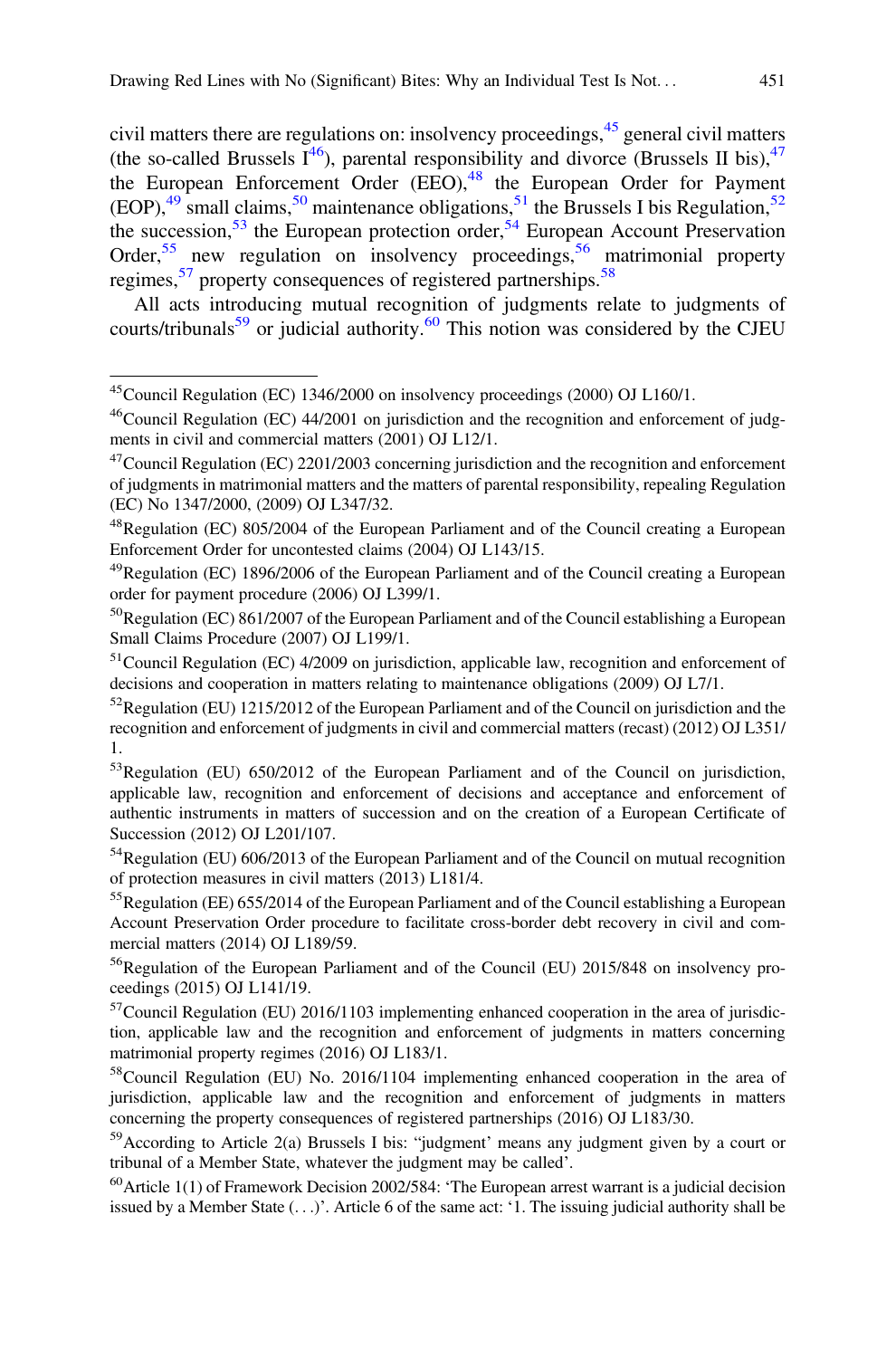as an autonomous notion of EU law and interpreted several times in both civil and criminal cases. In the cases *Ibrica Zulfikarpašić*<sup>[61](#page-9-1)</sup> and *Pula Parking*,<sup>[62](#page-9-2)</sup> the Luxembourg Court stated that, due to mutual trust, EU regulations require 'that judgments the enforcement of which is sought in another Member State [be] delivered in court proceedings offering guarantees of independence and impartiality'. In two cases relating to criminal matters—Kovalkovas<sup>[63](#page-9-3)</sup> and Poltorak<sup>[64](#page-9-4)</sup>—the CJEU stated that the term 'judiciary' 'must  $(\ldots)$  be distinguished, in accordance with the principle of the separation of powers which characterises the operation of the rule of law, from the executive'. These requirements are difficult to reconcile with the statement of the Venice Commission quoted at the beginning of this chapter that Polish reforms 'enable the legislative and executive powers to interfere in a severe and extensive manner in the administration of justice'.

The most important issue is that a level of integration in the field of judicial cooperation is so high that the judgments issued in one Member State have full effects in other Member States. In civil cases the majority of judgments are automatically recognised and enforceable in the other Member States. In all EU acts on mutual recognition, the review of jurisdiction of another Member State or of the content of the judgment to be recognized is prohibited. In some legal instruments, there are even no legal mechanisms allowing recognition/execution to be refused (for example in the case of maintenance or Article 42 of 2201/2003 regulation relating to child return decisions). The courts in Member States are thus often defenceless to judgments coming from other Member States as there is no proceeding in which they could conduct an individual assessment. An obligation of individual assessment is not suitable to protect other Member States which are obliged to recognise judgments originating from a Member State restricting judicial independence.

### <span id="page-9-0"></span>5 Conclusions

A breach of the obligation to ensure independence of the courts should logically result in suspending the participation of a given Member State in the EU policy area at stake, not (only) because the individual right can be impaired but because the EU should deter a Member State from restricting independence of the judiciary and protect other Member States which are obliged by EU law to recognise and enforce judgments from a Member State breaching the rule of law. It is probable that in the

the judicial authority of the issuing Member State which is competent to issue a European arrest warrant by virtue of the law of that State.'

<span id="page-9-1"></span><sup>&</sup>lt;sup>61</sup>CJEU, Case C-484/15 Ibrica Zulfikarpašić, ECLI:EU:C:2017:199, para. 43.

<span id="page-9-3"></span><span id="page-9-2"></span> $^{62}$ CJEU, Case C-551/15 *Pula Parking*, ECLI:EU:C:2017:193, para. 54.

<sup>&</sup>lt;sup>63</sup>CJEU, Case C-477/16 PPU Kovalkovas, ECLI:EU:C:2016:861, para. 36.

<span id="page-9-4"></span><sup>64</sup>CJEU, Case C-452/16 PPU Poltorak, ECLI:EU:C:2016:784, para. 35.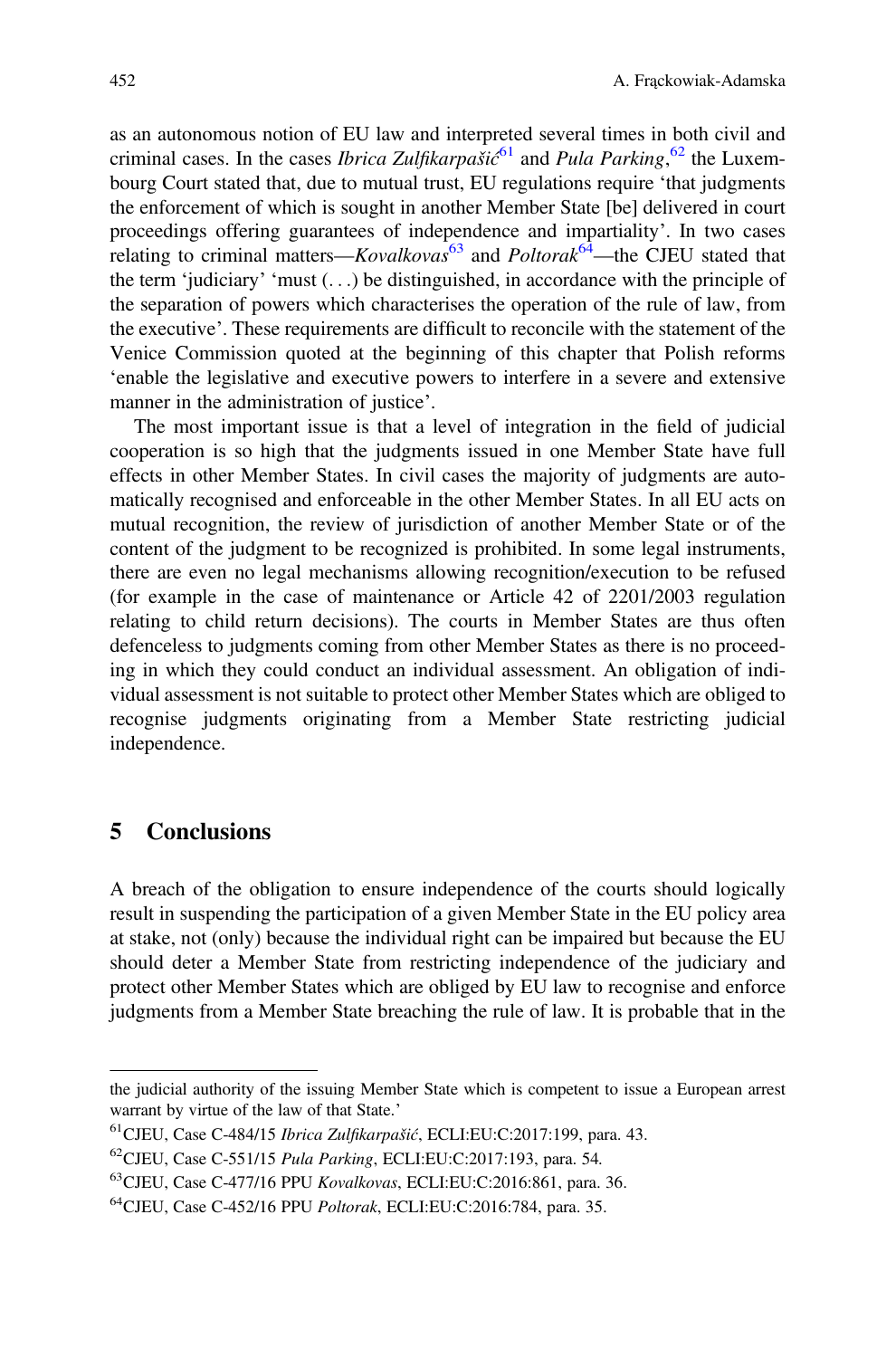majority of cases Polish judges will resist the political influence. But the courts in other Member States will never know whether this actually is the case. They would have to make difficult<sup>[65](#page-10-0)</sup> investigations about the substantial issues of the cases and of the division of powers in Poland. The regular individual assessment can contravene the spirit of mutual trust between the courts and often will be impossible in practice.

Moreover, the non-execution of EAWs can save some individuals but is not capable of resolving the essence of the problem. Firstly, the Aranyosi test can protect one's fundamental rights only partly. This became apparent in the judgment in the  $ML<sup>66</sup>$  $ML<sup>66</sup>$  $ML<sup>66</sup>$  case, which limits an obligation to assess detention conditions in the issuing Member State to the first prisons in which it is intended that the person concerned will be held just after the surrender. The CJEU admitted that 'a person who is the subject of a European arrest warrant can, as a general rule, be detained in any prison in the territory of that State. It is generally not possible at the stage of executing a European arrest warrant to identify all the prisons in which such a person will actually be detained'.<sup>[67](#page-10-2)</sup> It means that in reality the individual is not wholly protected against inhuman treatment.

The ideal tool to protect judicial independence would be the one which could solve the source of the problem. And there is a clear difference between prison conditions and the independence of the judiciary. In the Aranyosi judgment, the reason lying at the heart of the breach was a serious, structural incapacity of some Member States to ensure the proper standard of protection in prison. Improvement of the situation is a long, costly and complicated process which the EU could stimulate and support. Differently, in the  $LM$  case, the source of the problem has been the will of the governing party. The problem could be very easily and quickly resolved by amending the laws on courts according to the recommendations of the Venice Commission and the European Commission. The only thing that the EU can (and should) do is to set clear limits and the consequences in the case of violations. If the EU had addressed the Hungarian case more promptly, the Polish government would probably not have dared to follow the Hungarian path.

In the LM case the CJEU acted like a human rights court. This circumstance is always very welcome. Perhaps, future cases—especially those based on Article 258 TFEU and on the preliminary reference request from the Polish Supreme Court—will present the Luxembourg court with the opportunity to look at the judicial deficiencies from a broader constitutional perspective and stand up against the destruction of the rule of law in Europe.

<span id="page-10-1"></span><span id="page-10-0"></span> ${}^{65}$ Rizcallah [\(2018](#page-11-1)).

<sup>&</sup>lt;sup>66</sup>CJEU, Case C-220/18 PPU, ML, ECLI:EU:C:2018:589, para. 87.

<span id="page-10-2"></span> $^{67}$ Id., para. 81.